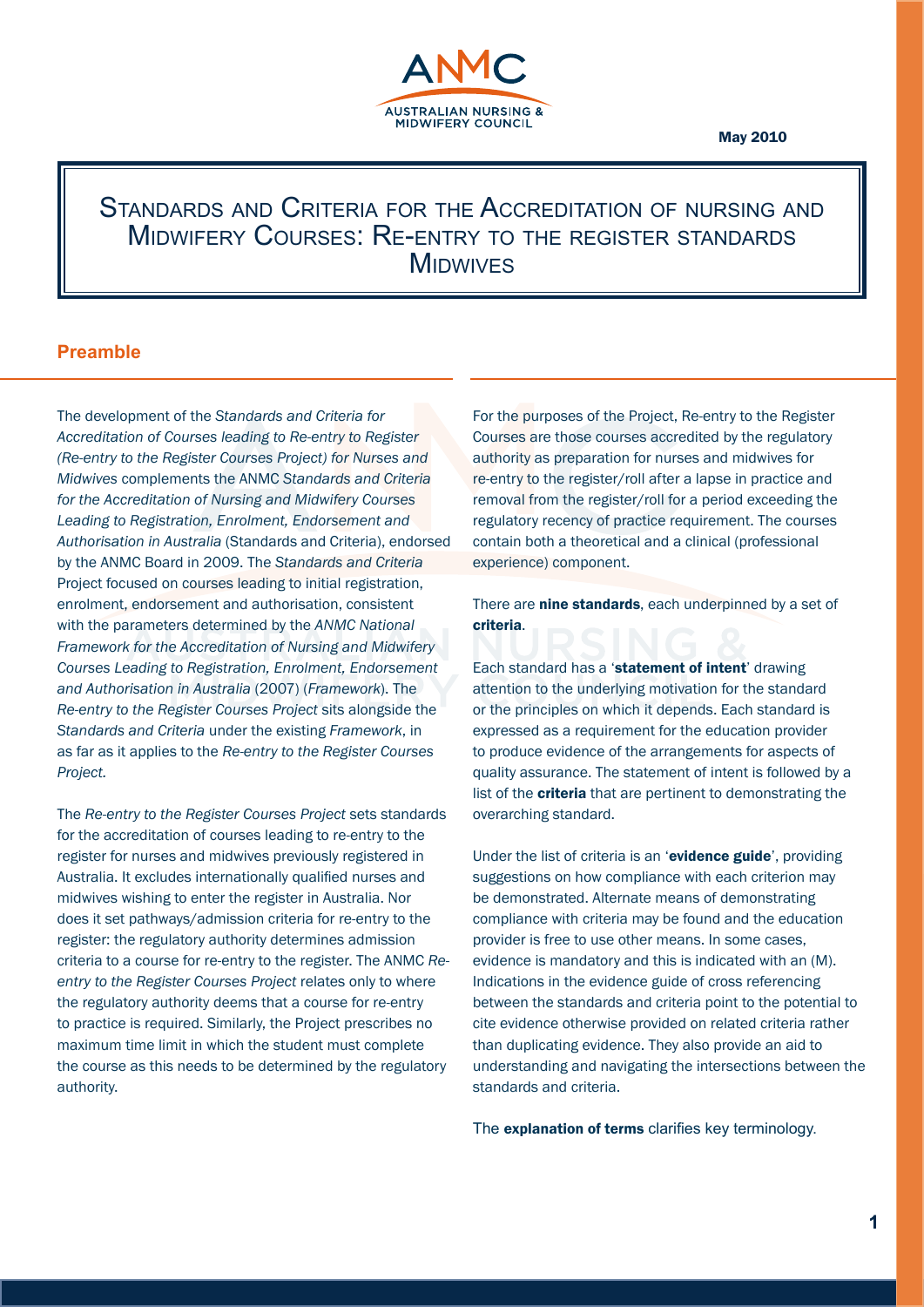# **Explanation of Terms**

Terms marked with an asterix (\*) use definitions in the ANMC (2007 amended 2009) National Framework for the Accreditation of Nursing and Midwifery Courses Leading to Registration, Enrolment, Endorsement and Authorisation in Australia). Where definitions of terms rely on other sources, these sources are identified.

#### Agreement

A shared formal agreement between the education provider and any health service providers where students gain their professional experience, based on the policies demonstrated in relation to Standard 1.

# ANMC National Competency Standards for the **Midwife**

Establish the benchmark for midwifery registration. This document refers to the ANMC (2006) *National Competency Standards for the Midwife* and any subsequent versions of the document.

#### Assessment

The process of collecting evidence and making judgements as to whether a *learning outcome* has been met (adapted from 'assessment' Nurses Board of South Australia (nbsa) (2005) *Standards for Approval of Education Providers and Courses*).

#### *Assessment types*

Includes \*formative assessment (intended to provide feedback for the purposes of future learning, development and improvement) and \*summative assessment (that leads to an indication whether or not certain criteria have been met or whether or not certain outcomes have been achieved.)

*Assessment tasks*  Includes, for instance, written papers or oral presentations

*Assessment contexts*  Includes the professional practice context and the simulated or laboratory context.

#### 'Being with'

'Being with' a woman refers to a woman-centred approach where the midwifery student is directly and actively involved with the woman as she spontaneously gives birth to her baby vaginally and inclusive of the student attending to third stage and facilitating initial mother and baby interaction. (ACM advice to ANMC National Accreditation Standards project 2008-09)

#### **Competence**

Competence is the combination of knowledge, skills, attitudes, values and abilities that underpin effective performance in a profession. It encompasses confidence and capability (from ANMC (2007) *National Decision Making Framework – Final Framework*).

#### Consumer

The term consumer is used generically to refer to client (nursing) and to woman (midwifery). Advising consumers of their right to make informed choices in relation to their care, and obtaining their consent, are key responsibilities of all health care personnel.

#### Woman

The term "woman" includes the woman, her baby (born and unborn), and, as negotiated with the woman, her partner, significant others and community (adapted from ANMC (2007) *National Decision Making Framework – Final Framework*).

#### Continuing competence

The ability of midwives to demonstrate that they have maintained their competence in their current area and context of practice (from ANMC (2009) *Continuing Competence Framework for Nurses and Midwives*).

# Continuity of Care experience (formerly 'Followthrough experiences')

'Continuity of care experience' means the ongoing midwifery relationship between the student and the woman from initial contact in early pregnancy through to the weeks immediately after the woman has given birth, across the interface between community and hospital settings. The intention of the continuity of care experience is to enable students to experience continuity with individual women through pregnancy, labour and birth and the postnatal period, where practicable irrespective of the carers chosen by the woman or of the availability of midwifery continuity of care models.

(ACM advice to ANMC National Accreditation Standards project 2009)

#### Course (Re-entry to the register course)

A Course accredited by the NMRAs as preparation for nurses and midwives for re-entry to the register/roll after a lapse in practice and removal from the register/roll for a period exceeding the regulatory recency of practice requirement. It contains both a theoretical and a clinical component.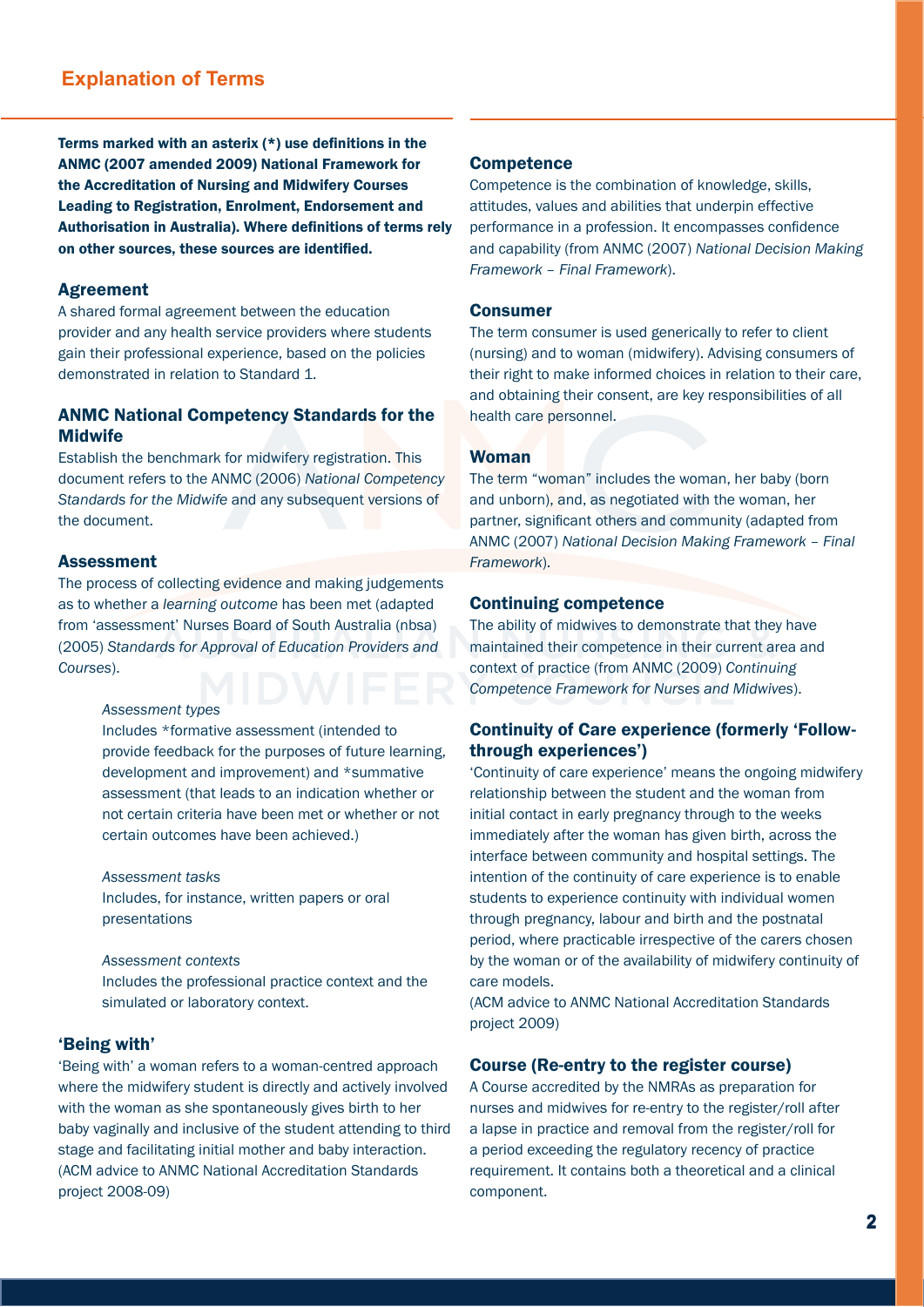#### Cultural Safety

Cultural safety means "the effective midwifery care of women from other cultures by a midwife who has undertaken a process of reflection on her own cultural identity and recognises the impact of her culture on her practice". Unsafe cultural practice is "any action that diminishes, demeans or disempowers the cultural identity and well-being of an individual". Culture includes age or generation; gender; sexual orientation; occupation and socio-economic status; ethnic origin or migrant experience; religious or spiritual belief; and disability. Cultural Safety provides an instrument that allows a woman and her family to judge whether the health service and delivery of health care is safe for them. (Midwifery Council of New Zealand (2007) *Competencies for Entry to the Register of Midwives*)

#### Delivery Mode

The range of alternate means by which courses are made available to students: on-campus or in mixed-mode, by distance or by e-learning methods.

#### \*Education Provider

An Australian university; other higher education institution; or registered training organisation (RTO) that is responsible for a course, the graduates of which are eligible to apply for re-registration as a midwife.

#### Health service provider

Health units or other appropriate service providers, where students undertake a period of supervised professional experience as part of a *course*, the completing students of which are eligible to apply for midwifery registration. (adapted from definition for 'clinical facilities' in the ANMC (2007 amended 2009) *National Framework for the Accreditation of Nursing and Midwifery Courses Leading to Registration, Enrolment, Endorsement and Authorisation in Australia*).

# International Definition of the Midwife

The midwife is a person who, having been regularly admitted to a midwifery educational programme, duly recognised in the country in which it is located, has successfully completed the prescribed course of studies in midwifery and has acquired the requisite qualifications to be registered and/or legally licensed to practise midwifery.

The midwife is recognised as a responsible and accountable professional who works in partnership with women to give the necessary support, care and advice during pregnancy, labour and the postpartum period, to conduct births on the midwife's own responsibility and to provide care for the newborn and the infant.

This care includes preventative measures, the promotion of normal birth, the detection of complications in mother and child, the assessing of medical or other appropriate assistance and the carrying out of other emergency measures.

The midwife has an important task in health counselling and education, not only for the woman, but also within the family and community. This work should involve antenatal education and preparation for parenthood and may extend to women's health, sexual or reproductive health and childcare. (Adopted by the International Confederation of Midwives Council meeting 19th July 2005, Brisbane, Australia. See ACM 2006)

#### Midwifery Inquiry

Midwifery inquiry entails Page's 5 steps of evidence-based midwifery:

- 1. finding out what is important to the woman and her family
- 2. using information from the clinical examination
- 3. seeking and assessing evidence to inform decisions 4. talking it through
- 5. reflecting on outcomes, feelings and consequences (Page, Lesley Ann and R. McCandlish eds. (2006) *The New Midwifery: Science and Sensitivity in Practice 2nd edition.* Edinburgh, Churchill Livingstone, pp. 359-376),

together with the application and contribution to the broader ongoing inquiry into midwifery practice forged by collaborative evaluation of ongoing practices and research to advance midwifery knowledge (drawing on aspects of definition of 'Nursing Inquiry' in Crisp, J and B McCormack 'Critical inquiry and practice development' in J Crisp and C Taylor eds. (2008) 3rd edition, Potter and Perry's Fundamentals of Nursing. Sydney, Elsevier, p. 66.)

#### Practice

Any midwifery role which the completing student, having become a licensed or endorsed practitioner, undertakes. Practice is not restricted to the provision of direct care only. Being 'in practice' includes using midwifery knowledge in a direct relationship with women. It also includes working in midwifery management, administration, education, research, professional advice, regulatory or policy development roles, which impact on midwifery service delivery (adapted from definition in ANMC (2009) *Continuing Competence Framework for Nurses and Midwives*, itself adapted from Nursing Council of New Zealand 2004).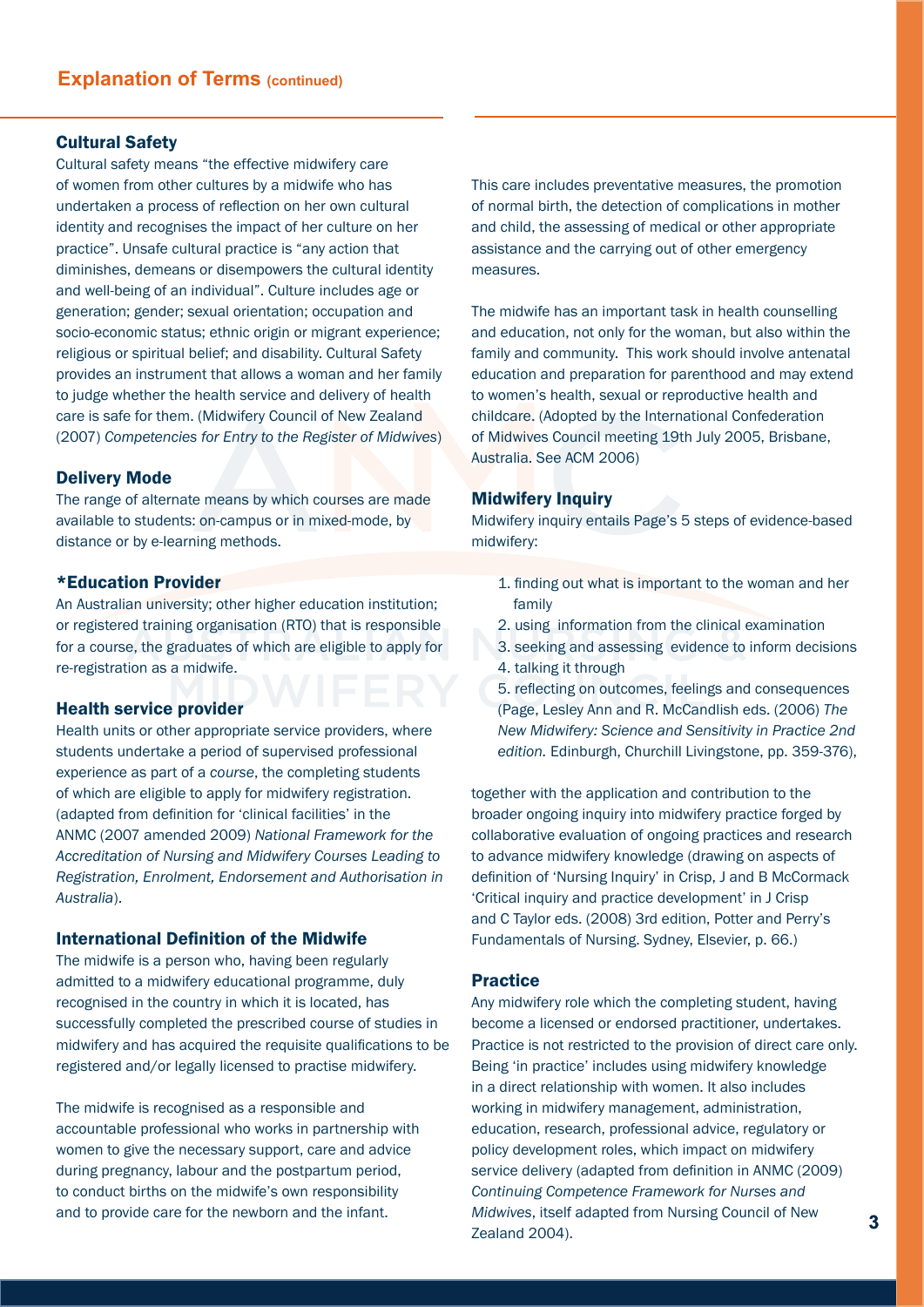#### Primary health care philosphy

Midwifery education should prepare graduates to work within a primary health care philosophy. Since the Declaration of Alma-Ata in 1978, primary health care principles have influenced all World Health Organisation policies. In relation to maternity services this means an approach that:

- addresses issues related to equity and access;
- encompasses determinants of health such as the influence of culture, education and income;
- develops services based on need that are affordable, sustainable and evidence-based;
- promotes community participation in all aspects of the development, implementation and evaluation of services;
- encourages the development of communitybased services;
- fosters collaboration, continuity of care and integrated services;
- uses appropriate technology; and
- encourages self-reliance and the empowerment of community members. (ACM 2006; 2007)

#### \*Procedural fairness

Involves the following principles:

- The decision-maker must be impartial and unbiased regarding the matter to be decided, and must have no pecuniary or [proprietary] interest in the outcome
- Those who may be adversely affected by a decision must be given prior notice of the case and a fair opportunity to prepare for and answer the case and present their own case
- The decision must be based on sound argument and evidence
- Those affected must be given the reasons for the decision.

#### Professional experience

Any midwifery learning experience, including in simulated environments or professional experience placements that assists students to put theoretical knowledge into practice. It must include but may not be limited to continuity of care experiences.

#### Professional experience placement

The component of midwifery education that allows students to put theoretical knowledge into practice within the consumer care environment. (adapted from ANMC National Accreditation Standards for Registered Nurses). It must include but may not be limited to continuity of care experiences. It excludes simulation.

#### Quality use of Medicines (QUM)

QUM means:

- Selecting management options wisely;
- Choosing suitable medicines if a medicine is considered necessary; and
- Using medicines safely and effectively.

The definition of QUM applies equally to decisions about medicine use by individuals and decisions that affect the health of the population.

The term 'medicine' includes prescription, non-prescription and complementary medicines.

('What is Quality Use of Medicines?' definition under 'National Medicines Policy' at: http://www.health.gov.au/ internet/main/publishing.nsf/Content/nmp-quality.htmcopy2)

#### Registered training organisation

(or RTO) an organisation registered by a state or territory recognition authority to deliver training and/or conduct assessments and issue nationally recognised qualifications in accordance with the Australian Quality Training Framework. (from National Centre for Vocational Education Research (2008) VET Glossary.)

#### Regulation

All of those legitimate and appropriate means – governmental, professional, private and individual – whereby order, identity, consistency and control are brought to the profession. The profession and its members are defined; the scope of practice is determined; standards of education and of ethical and competent practice are set; and systems of accountability are established through these means. (International Council of Nurses (ICN) *Regulation Terminology* (2005) version 1).

#### Regulatory authorities / NMRAs

Nursing and midwifery regulatory authorities, including the state and territory nursing and midwifery boards or equivalent authorities (adapted from 'NMRAs' in ANMC (2007 amended 2009) National Framework).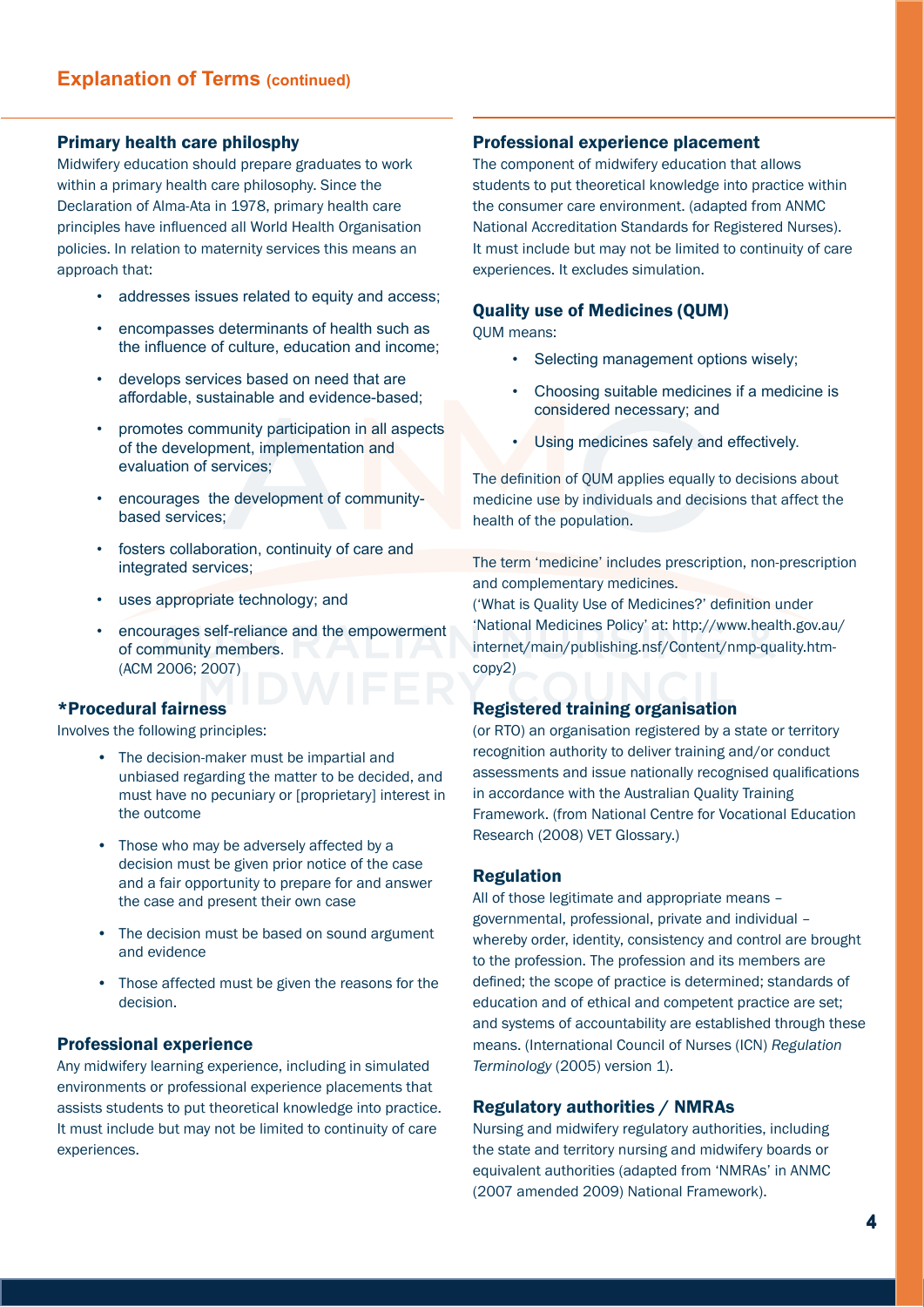#### Risk assessment / risk management

An effective risk management system is one incorporating strategies to:

- Identify risks/hazards
- Assess the likelihood of the risks occurring and the severity of the consequences if the risks do occur and
- Prevent the occurrence of the risks, or minimise their impact. (from DMF)

#### Simulation

A teaching and learning strategy to assist students to achieve direct consumer care skills, knowledge and attitudes in relation to a tool or environment (including skills learned in a laboratory setting) which reproduces aspects of the *professional experience* environment.

#### Student

Any person enrolled in a *course* leading to midwifery registration.

#### Supervision / support

Where, for instance, a *teaching staff* member or midwife supports and/or supervises a student undertaking a course for entry to the midwifery profession on a *professional experience placement*, including supervision/support provided in relation to the student's participation in continuity of care experiences.

#### Teaching staff

Education provider employees who meet the requirements established in standard 2 (must be registered and hold a qualification higher than that for which the students they educate are studying) and who are engaged in the teaching/ supervision/support/assessment of students in relation to their acquisition of the required skills, knowledge, attitudes, graduate competency outcomes.

#### Therapeutic Medicines Management

The quality use of medicines as per the National Medicines Policy on Quality Use of Medicines (QUM), see above.

#### Woman-centred midwifery

The principles of woman-centred midwifery are identified in the Australian College of Midwives Philosophy Statement: \*\*\* Midwife means 'with woman'. This meaning shapes midwifery's philosophy, work and relationships. Midwifery is founded on respect for women and on a strong belief in the value of women's work of bearing and rearing each generation.

Midwifery considers women in pregnancy, during childbirth and early parenting to be undertaking healthy processes that are profound and precious events in each woman's life. These events are also seen as inherently important to society as a whole. Midwifery is emancipatory because it protects and enhances the health and social status of women, which in turn protects and enhances the health and wellbeing of society. Midwifery is a woman-centred, political, primary health care discipline founded on the relationships between women and their midwives.

Midwifery:

- focuses on a woman's health needs, her expectations and aspirations;
- encompasses the needs of the woman's baby, and includes the woman's family, her other important relationships and community, as identified and negotiated by the woman herself;
- is holistic in its approach and recognises each woman's social, emotional, physical, spiritual and cultural needs, expectations and context as defined by the woman herself;
- recognises every woman's right to self-determination in attaining choice, control and continuity of care from one or more known caregivers;
- recognises every woman's responsibility to make informed decisions for herself, her baby and her family with assistance, when requested, from health professionals;
- is informed by scientific evidence, by collective and individual experience and by intuition;
- aims to follow each woman across the interface between institutions and the community, through pregnancy, labour and birth and the postnatal period so all women remain connected to their social support systems; the focus is on the woman, not on the institutions or the professionals involved; and
- includes collaboration and consultation between health professionals.

(ACM 2006; 2007 and ACM 2004. \*\*\* THE ACM has drawn on the work and ideas of national and international leaders in midwifery and documents/websites from organisations, including: New Zealand College of Midwives, Nursing Council of New Zealand, Nursing and Midwifery Council, UK (formerly UKCC/ENB), Royal College of Midwives, College of Midwives of British Columbia, College of Midwives of Ontario, ACM (earlier work), Nurses Board of Victoria, Queensland Nursing Council, the World Health Organisation, Guilliland and Pairman (1995), Leap (2004).)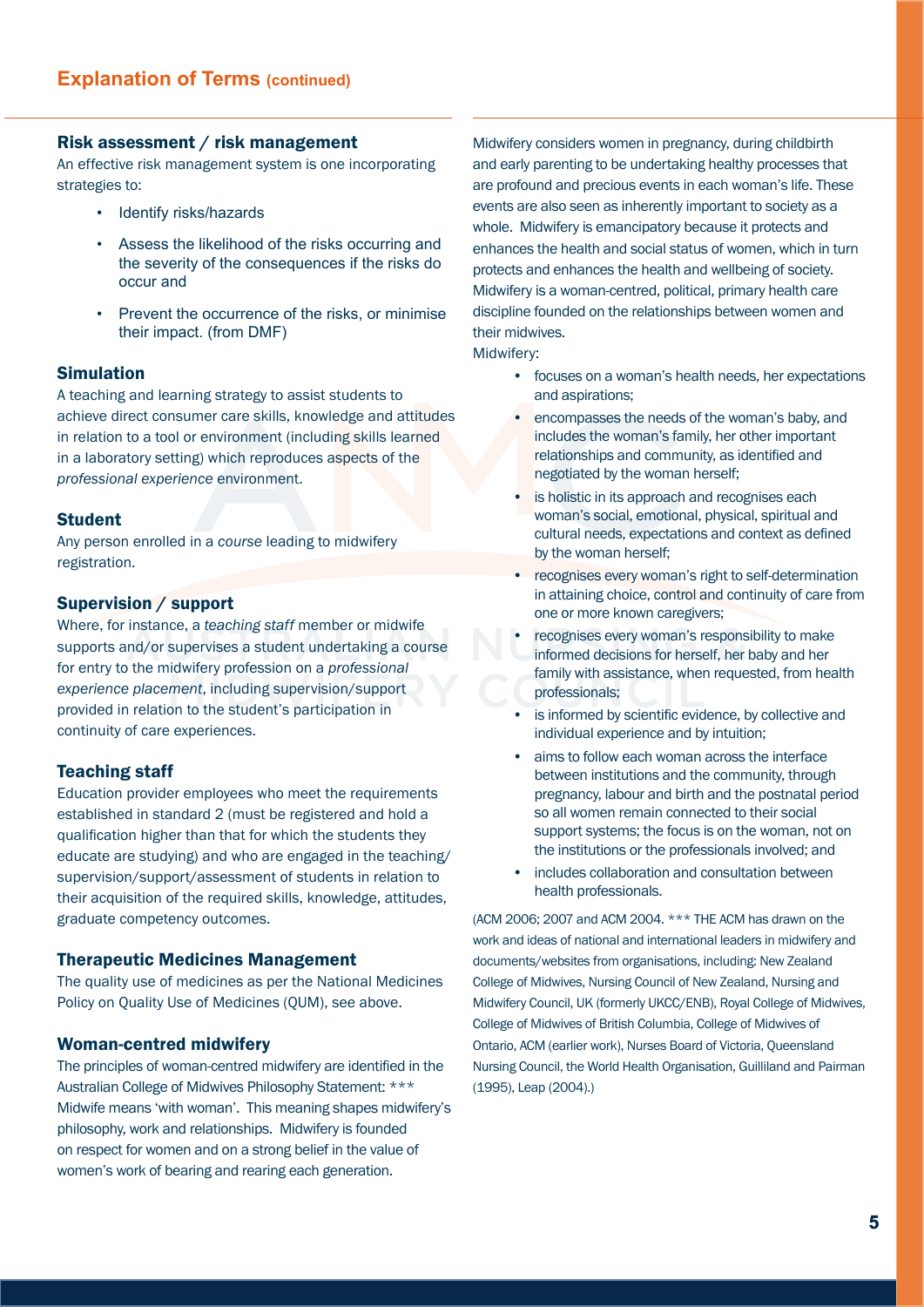#### *Standard One: Governance*

The course provider demonstrates policies, procedures, processes and practices in regard to: quality assurance and improvement; course design and management; consultation and collaboration; and ensuring resources adequate to course implementation.

#### Statement of Intent

That courses have adequate governance arrangements to produce graduates with the required graduate competency outcomes as detailed in the ANMC National Competency Standards for Midwives.

#### **Criteria**

The course provider is required to demonstrate or confirm:

- 1. Current quality assurance and accreditation in the relevant education sector in Australia: a. Re-entry courses must show evidence of education sector quality assurance and accreditation;
- 2. Course development, monitoring, review, evaluation, and quality improvement;
- 3. Collaborative approaches to course organisation and curriculum design between teaching staff, students, consumers, regulators and key stakeholders;
- 4. That students are provided with facilities and resources sufficient in quality and quantity to the attainment of the required graduate competency outcomes;
- 5. The manner in which shared formal agreements between the education provider and any health service providers where students gain professional experience are developed and how the requirements of the formal agreement are justified;
- 6. How risk assessments of and risk minimisation strategies are developed and managed for any environment where students are placed to gain professional experience;
- 7. That, where there is provision for credit transfer or the recognition of prior learning (RPL), it is consistent with both Australian Qualifications Framework (AQF) national principles and guidelines and any expected outcomes of regulatory authorities for practice;
- 8. The equivalence of course outcomes for courses taught in all delivery modes in which the course is offered (courses delivered on-campus or in mixed-mode, by distance or by e-learning methods); and
- 9. Monitoring of staff performance and ongoing teaching staff development, and of staff having current relevant professional registration.

| Criterion      | Examples of evidence that may be produced to<br>demonstrate compliance with criterion. Except<br>where indicated with an (M) signifying 'Mandatory',<br>the evidence guide represents suggestions only<br>and the provider may demonstrate the criterion with<br>reference to other means.                                                                                                                    |  |
|----------------|---------------------------------------------------------------------------------------------------------------------------------------------------------------------------------------------------------------------------------------------------------------------------------------------------------------------------------------------------------------------------------------------------------------|--|
| $\mathbf{1}$   | Confirmation of successful completion education sector<br>quality assurance and accreditation, including date of<br>expiration of approval (M); listing on the current Australian<br>Qualifications Framework (AQF) Register of Recognised<br>Education Institutions and Authorised Accreditation<br>Authorities (for universities and self-accrediting higher                                                |  |
|                | education institutions); state and territory registers for<br>non self-accrediting higher education institutions or<br>evidence of Registered Training Organisation (RTO)<br>status (listing on NTIS site); account of any restrictions<br>on accreditation status (M).                                                                                                                                       |  |
| $\overline{2}$ | Current template for school course review<br>documentation, such as evaluation, quality<br>improvement plan, reports or descriptions of ways<br>in which these processes have impacted/will impact                                                                                                                                                                                                            |  |
|                | on course design and delivery; Documentation of<br>need for and viability of the course relative to the<br>jurisdiction in which the course is to be delivered: eg.<br>evidence of consultation with industry and support<br>for course in region(s) where it is to be offered;                                                                                                                               |  |
|                | scoping study.                                                                                                                                                                                                                                                                                                                                                                                                |  |
| 3              | Collaboration activities - Advisory committee membership;<br>monitoring committee membership; Documentation of<br>collaborative curriculum development: Terms of Reference<br>for committees, Minutes of Meetings.                                                                                                                                                                                            |  |
| 4              | Evidence of Resources - cross ref Std 8, criterion 1                                                                                                                                                                                                                                                                                                                                                          |  |
| 5              | Guidelines that prescribe content of agreements;<br>meeting minutes of negotiation of agreements.                                                                                                                                                                                                                                                                                                             |  |
| 6              | Guidelines or policies for risk assessments and<br>risk minimisation strategies                                                                                                                                                                                                                                                                                                                               |  |
| 7              | Credit transfer / RPL policies, including description<br>of how curriculum is 'matched' to determine<br>RPL and reference to AQF national principles or<br>guidelines (M); Any documentation that identifies<br>process and outcomes for RPL. RPL may be<br>provided on demonstration of ANMC National<br><b>Competency Standards</b>                                                                         |  |
| 8              | Description of processes to ensure equivalence of<br>course outcomes: documentation of arrangements<br>for online/offshore courses to satisfy requirement<br>that professional experience component of course be<br>delivered in Australia, cross ref Standard 8 (M).                                                                                                                                         |  |
| 9              | Copies of policies/descriptions of processes for staff<br>performance review; Policies/processes for identifying<br>and dealing with staff non-compliance of requirements for<br>maintaining midwifery registration (or other professional<br>registration where applicable); description of staff<br>professional development activities; policies regarding<br>personal staff performance development plans |  |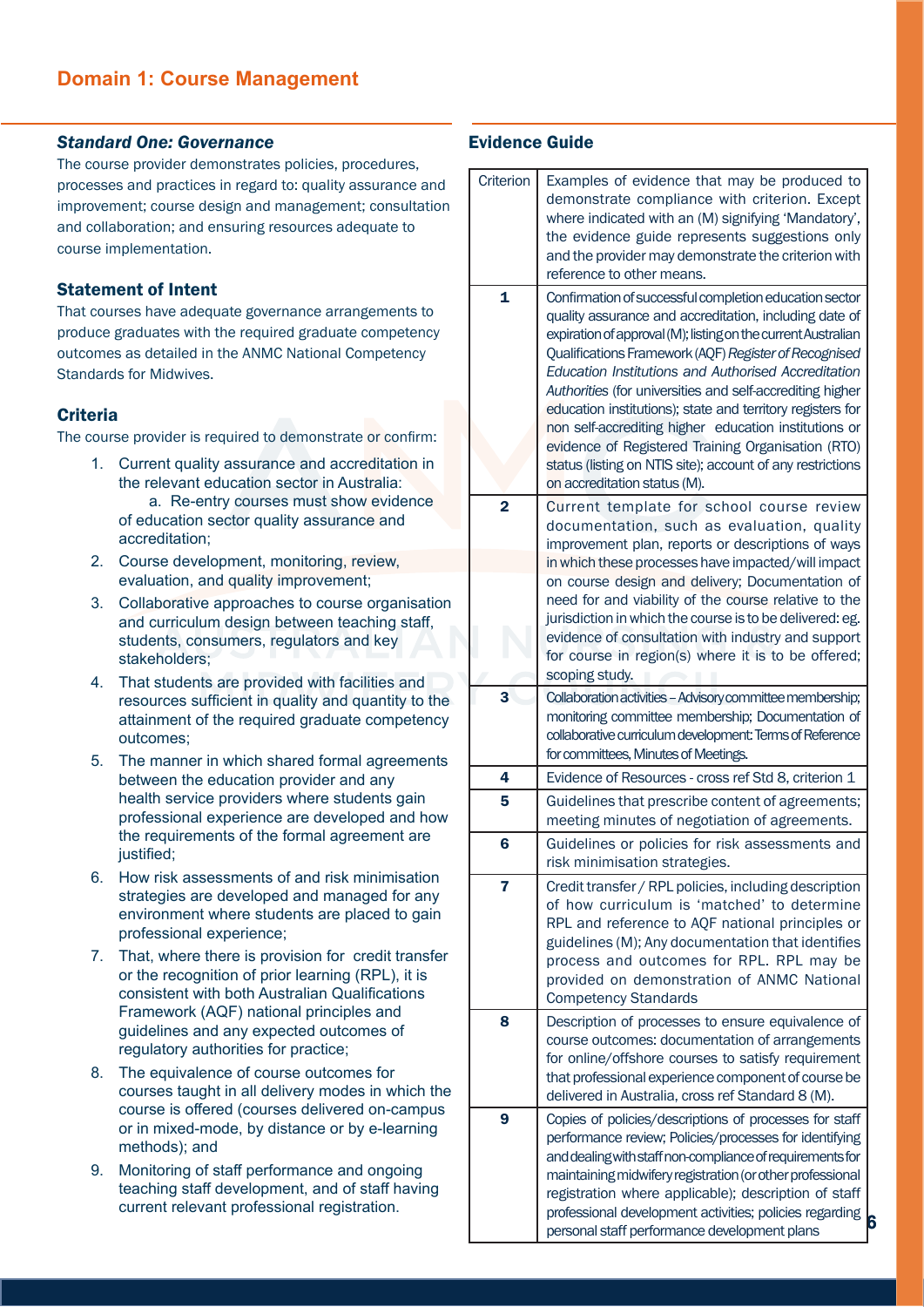# *Standard Two: Teaching Staff*

The course provider demonstrates policies, procedures, processes and practices to demonstrate that staff are qualified and prepared for their roles and responsibilities in relation to teaching, supervising and assessing students.

#### Statement of Intent

That staff are qualified and sufficient in number to provide students with the support and the expertise necessary to attain the ANMC National Competency Standards for the Midwife.

# **Criteria**

The course provider is required to demonstrate or confirm:

- 1. That the Course coordinator or person responsible for midwifery curriculum development is a midwife academic with current registration / endorsement as a midwife and who maintains active involvement in the midwifery profession and demonstrates strong links with contemporary midwifery education and/or research;
- 2. That teaching staff members are midwives with a current practising certificate;
- 3. That in cases where an teaching staff member's qualifications do not include midwifery their qualifications are relevant to the education of the given students (eg. in cross-disciplinary courses);
- 4. That teaching staff are qualified to fulfil their teaching responsibilities, including current competence in area of teaching.

| Criterion      | Examples of evidence that may be produced to<br>demonstrate compliance with criterion. Except<br>where indicated with an (M) signifying 'Mandatory',<br>the evidence guide represents suggestions only<br>and the provider may demonstrate the criterion with<br>reference to other means.                                                   |
|----------------|----------------------------------------------------------------------------------------------------------------------------------------------------------------------------------------------------------------------------------------------------------------------------------------------------------------------------------------------|
| 1              | List of Deans, course coordinators and subject<br>coordinators and sample copies of their curriculum<br>vitae.; Position descriptions indicating minimum<br>qualifications and requirement for current practising<br>certificate;                                                                                                            |
| $\overline{2}$ | Position descriptions indicating requirement<br>for current practising certificate; description of<br>processes for checking that staff maintain current<br>practising certificate; sample copies of relevant<br>current practising certificates                                                                                             |
| 3              | List of current teaching staff, including teaching<br>experience, qualifications and courses taught. (M).<br>Position descriptions indicating minimum qualifications;<br>This list to be kept up to date over period of accreditation<br>and available on request by Accreditation authority or<br>Nursing and Midwifery Board of Australia. |
| 4              | As per criterion 3                                                                                                                                                                                                                                                                                                                           |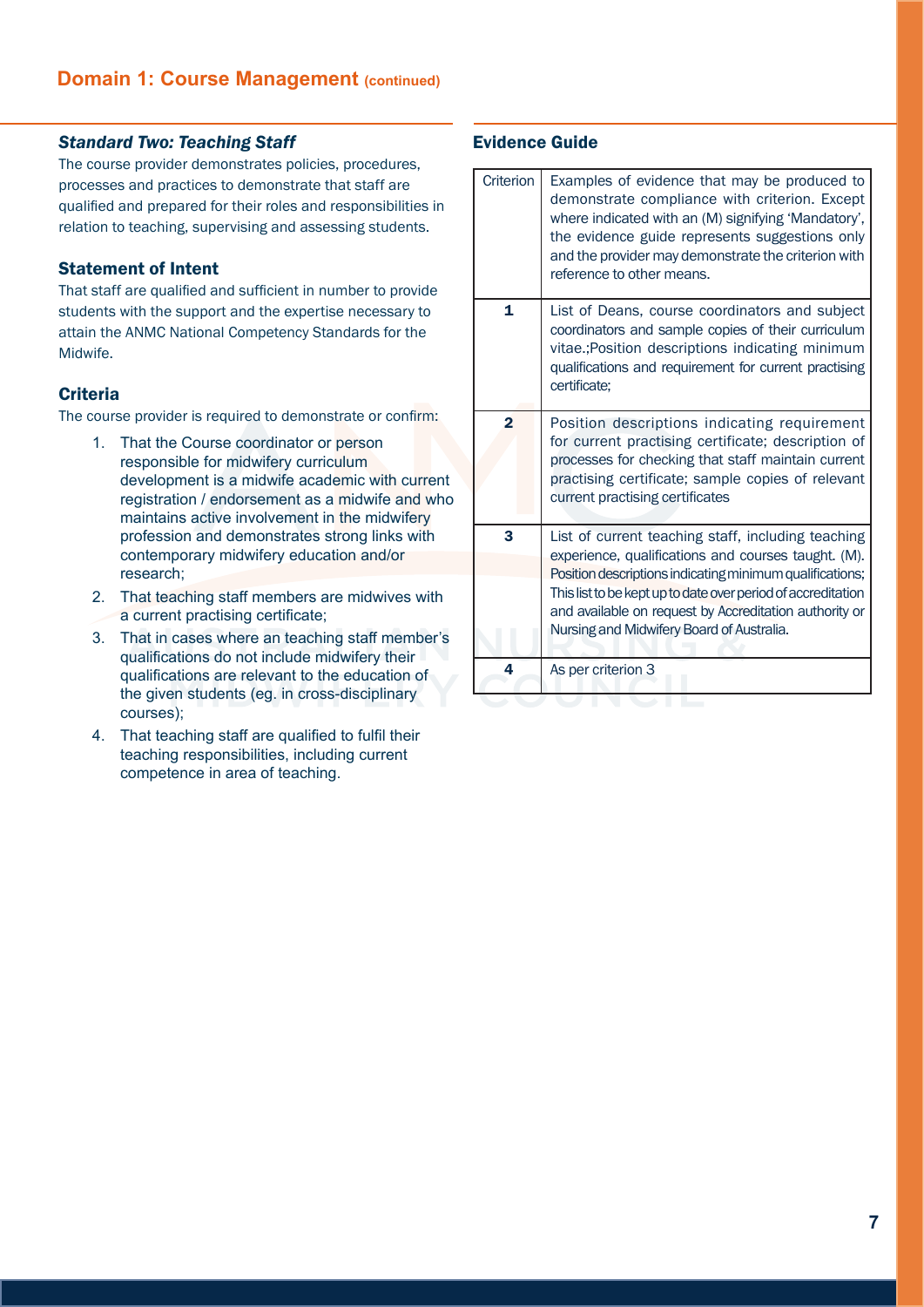#### *Standard Three: Students*

The course provider demonstrates policies, procedures, processes and practices which establish: that students meet the regulatory authority's requirements for admission to the course and that that they have equal opportunities to successfully meet the requirements for re-entry to practice as a midwife.

# Statement of Intent

That courses are underpinned by equal opportunity principles in terms of support of students and that courses establish the eligibility of students to undertake the course and ultimately to meet the requirements for re-entry to practice as a midwife.

# **Criteria**

The course provider is required to demonstrate or confirm:

- 1. That students meet regulatory authority's criteria for admission to the course;
- 2. That students are informed of any specific requirements for right of entry to midwifery professional experience placements;
- 3. Provision for the range of support needs of Aboriginal and Torres Strait Islander students;
- 4. Provision for the range of support needs of students: from other groups underrepresented in the midwifery profession; from diverse academic, work and life experiences and achievements; of diverse social and cultural backgrounds and of diverse ages; and
- 5. That all students have equal opportunity to develop and/or renew all graduate competency outcomes regardless of mode of delivery of course.

| Criterion | Examples of evidence that may be<br>produced to demonstrate compliance<br>with criterion. Except where indicated<br>with an (M) signifying 'Mandatory', the<br>evidence guide represents suggestions<br>only and the provider may demonstrate<br>the criterion with reference to other<br>means. |
|-----------|--------------------------------------------------------------------------------------------------------------------------------------------------------------------------------------------------------------------------------------------------------------------------------------------------|
| 1.        | Course handbook or equivalent with<br>details of requirements: English language<br>requirements, demonstration of good<br>character, immunisation compliance; and<br>link to Regulatory Authority information<br>and criteria for registration to practice<br>(M).                               |
| 2.        | Course handbook or equivalent with<br>details of requirements for police checks,<br>vaccination etc. for professional experience<br>placement, including processes for non-<br>compliance (M).                                                                                                   |
| 3.        | Description of student support services<br>for Aboriginal and Torres Strait Islander<br>students; university policy and course<br>application (M).                                                                                                                                               |
|           | Description of student support services<br>for students from diverse cultural and<br>linguistic backgrounds, for mature age<br>students etc; disability support services;<br>university policy and course application<br>(M).                                                                    |
| 5.        | Course handbook or equivalent with<br>details of mode(s) of delivery of courses,<br>including professional experience<br>requirements and IT requirements (M).                                                                                                                                   |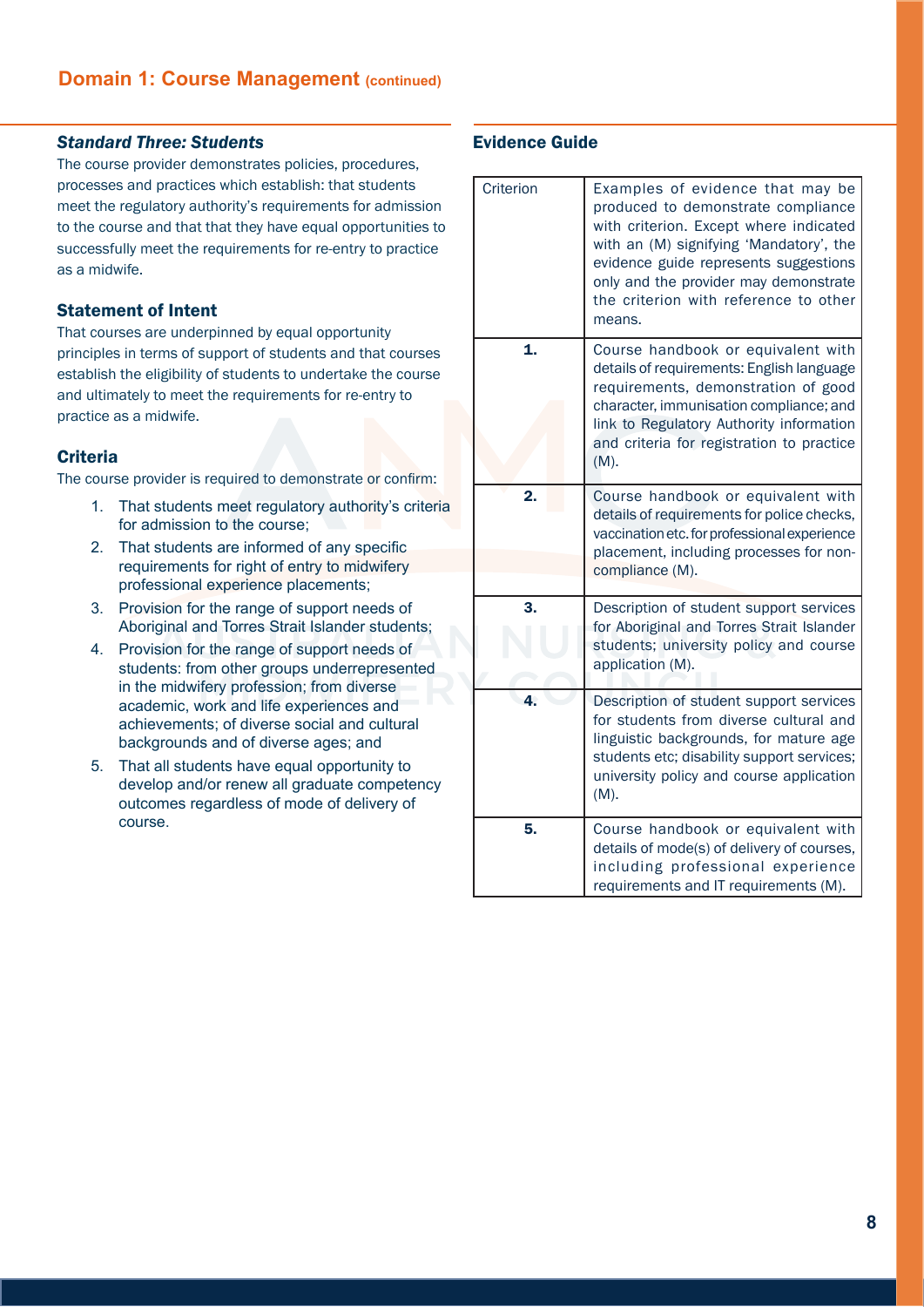#### *Standard Four: Course Length and Structure*

The course provider demonstrates policies, procedures, processes and practices to establish theoretical and practical learning opportunities for the achievement of the ANMC National Competency Standards for the Midwife.

#### Statement of Intent

That the course structure is sufficient to gain the ANMC National Competency Standards for the Midwife and that substantial midwifery experience is incorporated into the course to promote early engagement and to allow a final preparation for transition to professional midwifery practice.

#### **Criteria**

The course provider is required to demonstrate:

- 1. That the total length and structure of the course is sufficient to allow effective development and/ or renewal of all the ANMC National Competency Standards for the Midwife;
- 2. That the course provides for midwifery continuity of care experiences;
- 3. That the theoretical content of the course prepares students for the timing of professional experience placements; and
- 4. That provision is made for students to exit the course early on demonstration of competence after having completed minimum requirements of theoretical content and professional experience placement.

| Criterion | Examples of evidence that may be<br>produced to demonstrate compliance<br>with criterion. Except where indicated<br>with an (M) signifying 'Mandatory', the<br>evidence guide represents suggestions<br>only and the provider may demonstrate<br>the criterion with reference to other<br>means. |
|-----------|--------------------------------------------------------------------------------------------------------------------------------------------------------------------------------------------------------------------------------------------------------------------------------------------------|
| 1.        | Course handbook or equivalent with<br>details of course length and structure (M).<br>Copy of full course outline (M).                                                                                                                                                                            |
| 2.        | As per criterion 1                                                                                                                                                                                                                                                                               |
| 3.        | As per criterion 1                                                                                                                                                                                                                                                                               |
| 4.        | Documentation of exit processes and<br>standards. Final statements of students<br>having achieved the ANMC National<br>Competency Standards for the Midwife.                                                                                                                                     |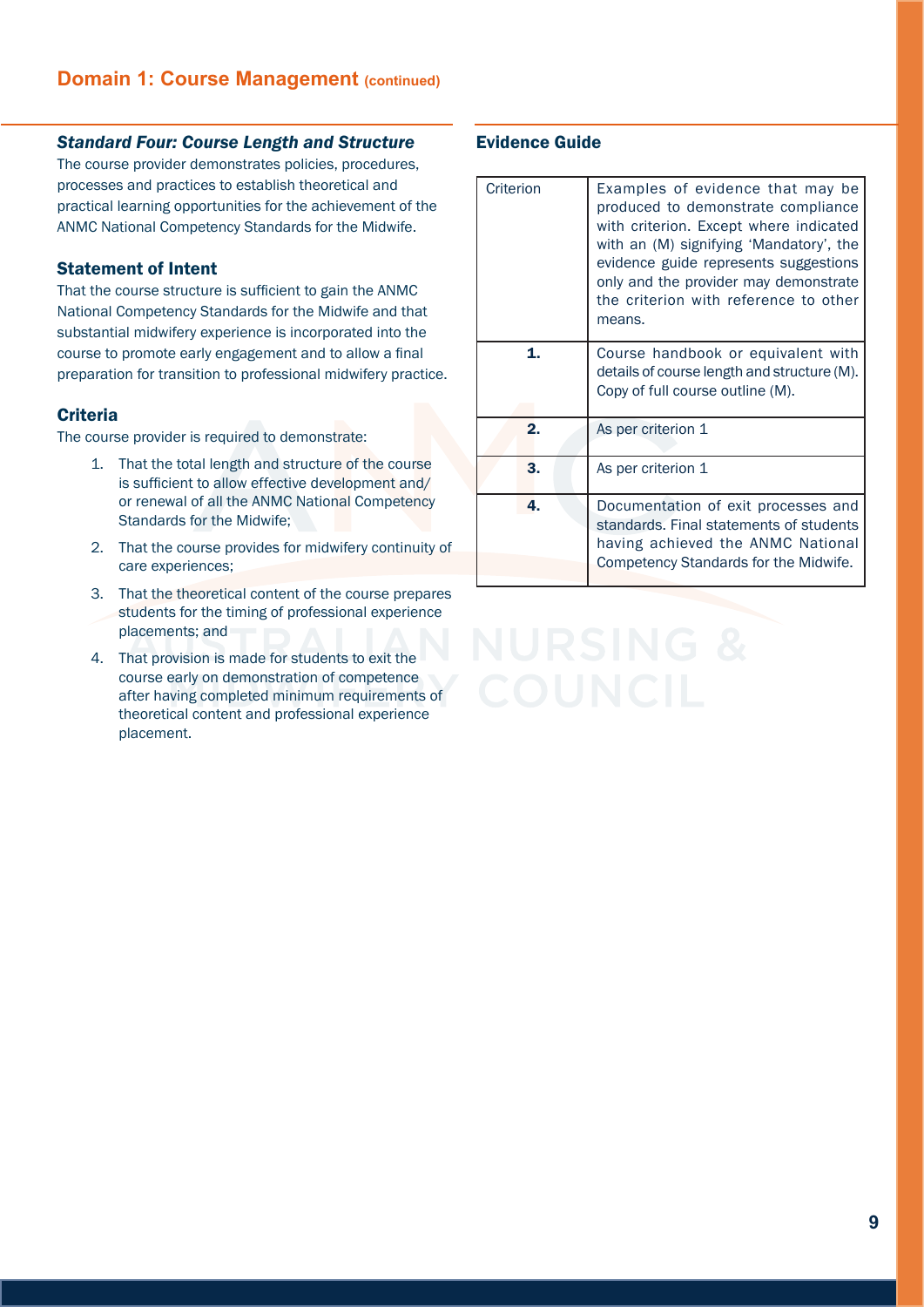#### **ANMAC Addendum to ANMC Evidence Guide - August 2014**

**Domain 2: Curriculum**

The Australian Nursing and Midwifery Accreditation Council recognise that improving the health of Aboriginal and Torres Strait Islander peoples is a national health priority. Criterion 2 in the evidence guide includes reference to relevant ANMC information that supports demonstration within Standard 5 Course Content: the Statement of Intent and Criteria 2 and 3.

#### *Standard Five: Curriculum Content*

The course provider demonstrates policies, procedures, processes and practices to establish that the curriculum promotes a woman-centred midwifery philosophy as the foundation of practice within a framework of primary health care in order to comprehensively achieve the graduate competency outcomes.

# Statement of Intent

That the curriculum meets the requirements of midwifery as a practice-based discipline by integrating content and philosophy developed from the International Definition of a Midwife and the ANMC National Competency Standards for the Midwife and relevant midwifery codes and standards.

# **Criteria**

The course provider is required to demonstrate:

- 1. Mapping of the curriculum against the ANMC national competency standards for midwives to demonstrate how the graduate competency outcomes are to be achieved;
- 2. That selection, organisation, sequencing and delivery of learning experiences provides students with the opportunity to attain all the required graduate competency outcomes;
- 3. That the central focus of the course is on midwifery and contemporary midwifery practice addressing, across the length of the course, how woman- centred care and primary health care principles underpin the ANMC National Competency Standards for the Midwife across the four domains of:
	- Legal and Professional Practice; Midwifery Knowledge and Practice; Midwifery as Primary Health Care; and Reflective and Ethical practice.
- 4. Evidence-based approaches to theory and practice; and
- 5. A variety of practice-based learning opportunities, especially in professional experience areas, which espouse a midwifery philosophy and in midwifery models of care both in the community and in hospitals.

| Criterion | Examples of evidence that may be produced<br>to demonstrate compliance with criterion.<br>Except where indicated with an (M) signifying<br>'Mandatory', the evidence guide represents<br>suggestions only and the provider may<br>demonstrate the criterion with reference to<br>other means.                                                                                                                                                                                                                                                                                                                                                                                                                                                                                   |
|-----------|---------------------------------------------------------------------------------------------------------------------------------------------------------------------------------------------------------------------------------------------------------------------------------------------------------------------------------------------------------------------------------------------------------------------------------------------------------------------------------------------------------------------------------------------------------------------------------------------------------------------------------------------------------------------------------------------------------------------------------------------------------------------------------|
| 1.        | Map / grid / table of competency standards<br>against specific curriculum content/units,<br>including where applicable cross-ref to<br>Standard 4, criterion 5 (M).                                                                                                                                                                                                                                                                                                                                                                                                                                                                                                                                                                                                             |
| 2.        | Rationale / philosophy for course content<br>and organisation of units; Description of<br>how the curriculum addresses specifically<br>Aboriginal and Torres Strait Islander Peoples<br>history, health and culture and incorporates<br>the principles of cultural safety and respect;<br>Identification of Aboriginal and Torres Strait<br>Islander content in the course with explicit<br>reference to ANMC position statement<br>on 'Inclusion of Aboriginal and Torres Strait<br><b>Islander Peoples Health and Cultural Issues</b><br>in Courses Leading to Registration and<br>Enrolment' (M). Inclusion of the role of<br>Aboriginal female elders and issues of<br>displacement from country in relation to<br>Aboriginal women giving birth in acute<br>care settings. |
| 3.        | Detailed description of course content<br>relative to the requirements indicated,<br>including reference to relevant current<br>reports; identification of contemporary legal,<br>professional and published information<br>sources in support of the content (M).                                                                                                                                                                                                                                                                                                                                                                                                                                                                                                              |
| 4.        | Identification of content focused on/related<br>to evidence-based practice across the<br>course (M); Benchmarking against selected<br>examples of national and international<br>best practice; examples of research and<br>evidence-led curriculum.                                                                                                                                                                                                                                                                                                                                                                                                                                                                                                                             |
| 5.        | Description and examples of range of<br>learning experiences used across the<br>course; lesson plans indicating range of<br>learning experiences used across the<br>course. Cross reference where applicable<br>to standards 6 and 8.                                                                                                                                                                                                                                                                                                                                                                                                                                                                                                                                           |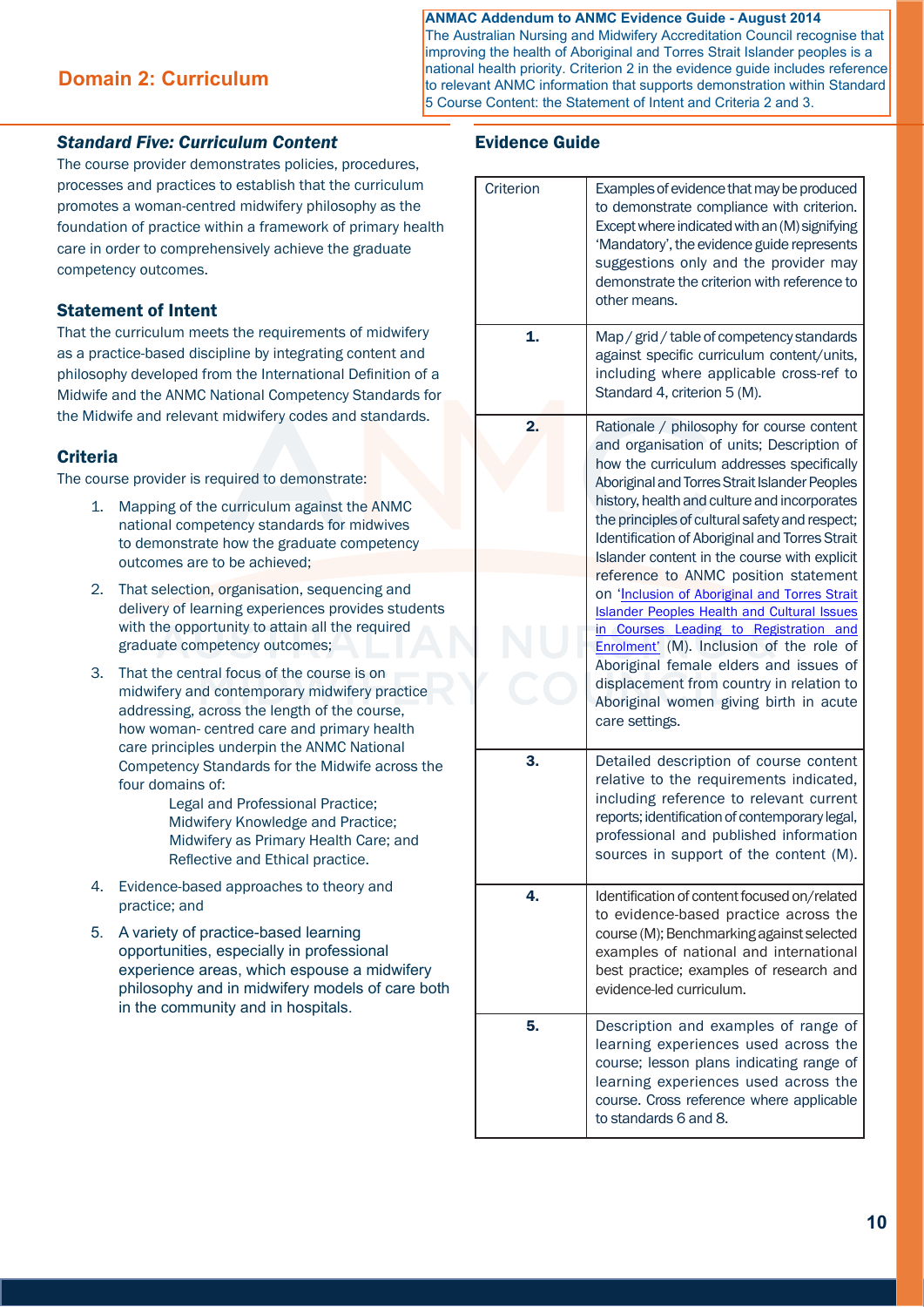# *Standard Six: Approaches to Teaching and Learning*

The course provider demonstrates policies, procedures, processes and practices to establish that the course is consistent with contemporary teaching and learning best practice.

# Statement of Intent

That woman-centred, evidence informed, primary health care approaches to teaching and learning underpin the course and that teaching and learning approaches provide Australian and international best practice perspectives on midwifery and a commitment to the development of graduates who are safe and competent for beginning level practice.

# **Criteria**

The course provider is required to demonstrate:

- 1. A course curriculum design and framework and expected learning outcomes;
- 2. Congruence between content, practical application, and teaching and learning strategies in achieving the ANMC National Competency Standards for the Midwife;
- 3. That teaching and learning approaches are informed by evidence of current Australian and international best practice literature; Learning opportunities with other maternity care practitioners to promote ongoing referral, consultation and learning collaborations and effective liaison with community agencies to ensure a primary health care model of maternity care provision underpins midwifery education;
- 4. A commitment to the development of midwifery graduates who have the capacity for autonomous learning, critical analysis and evaluation, reflective and ethical practice, and professional advocacy, responsibility and accountability; and
- 5. Varied and relevant learning experiences that accommodate differences in student learning styles.

| Criterion | Examples of evidence that may be produced<br>to demonstrate compliance with criterion.<br>Except where indicated with an (M) signifying<br>'Mandatory', the evidence guide represents<br>suggestions only and the provider may<br>demonstrate the criterion with reference to<br>other means.                                                                                                              |
|-----------|------------------------------------------------------------------------------------------------------------------------------------------------------------------------------------------------------------------------------------------------------------------------------------------------------------------------------------------------------------------------------------------------------------|
| 1.        | Curriculum framework with teaching and<br>learning outcomes identified, cross ref to<br>Standard 4 criterion 1 (M); examples of unit<br>outlines (M).                                                                                                                                                                                                                                                      |
| 2.        | Description of how congruence between<br>content, practical application, competency<br>achievement and teaching and learning<br>strategies is achieved; copy of course<br>vision and/or philosophy (M). Identification<br>and examples of evaluation strategies<br>for teaching and learning approaches;<br>reports/results of these; course experience<br>questionnaires; student destination<br>surveys. |
| 3.        | Statement / description of current Australian<br>and international teaching and learning<br>approaches relative to course teaching and<br>learning approaches; staff publications in<br>teaching and learning, cross reference to<br>Standard 9.                                                                                                                                                           |
| 4.        | Lesson plans indicating interprofessional<br>learning and teaching approaches between<br>maternity care practitioners; examples from<br>curriculum of opportunities for collaborative<br>learning.                                                                                                                                                                                                         |
| 5.        | Lesson plans indicating strategies used to<br>promote development of graduates who<br>have the capacity for autonomous learning,<br>critical analysis and evaluation, reflective and<br>ethical practice, and professional advocacy,<br>responsibility and accountability.                                                                                                                                 |
| 6.        | Description and examples of range of<br>learning experiences used across the<br>course; lesson plans indicating range<br>of learning experiences used across<br>the course. Lesson plans indicating<br>interprofessional learning and teaching<br>approaches; examples from curriculum<br>of opportunities for learning about<br>collaborative practices.                                                  |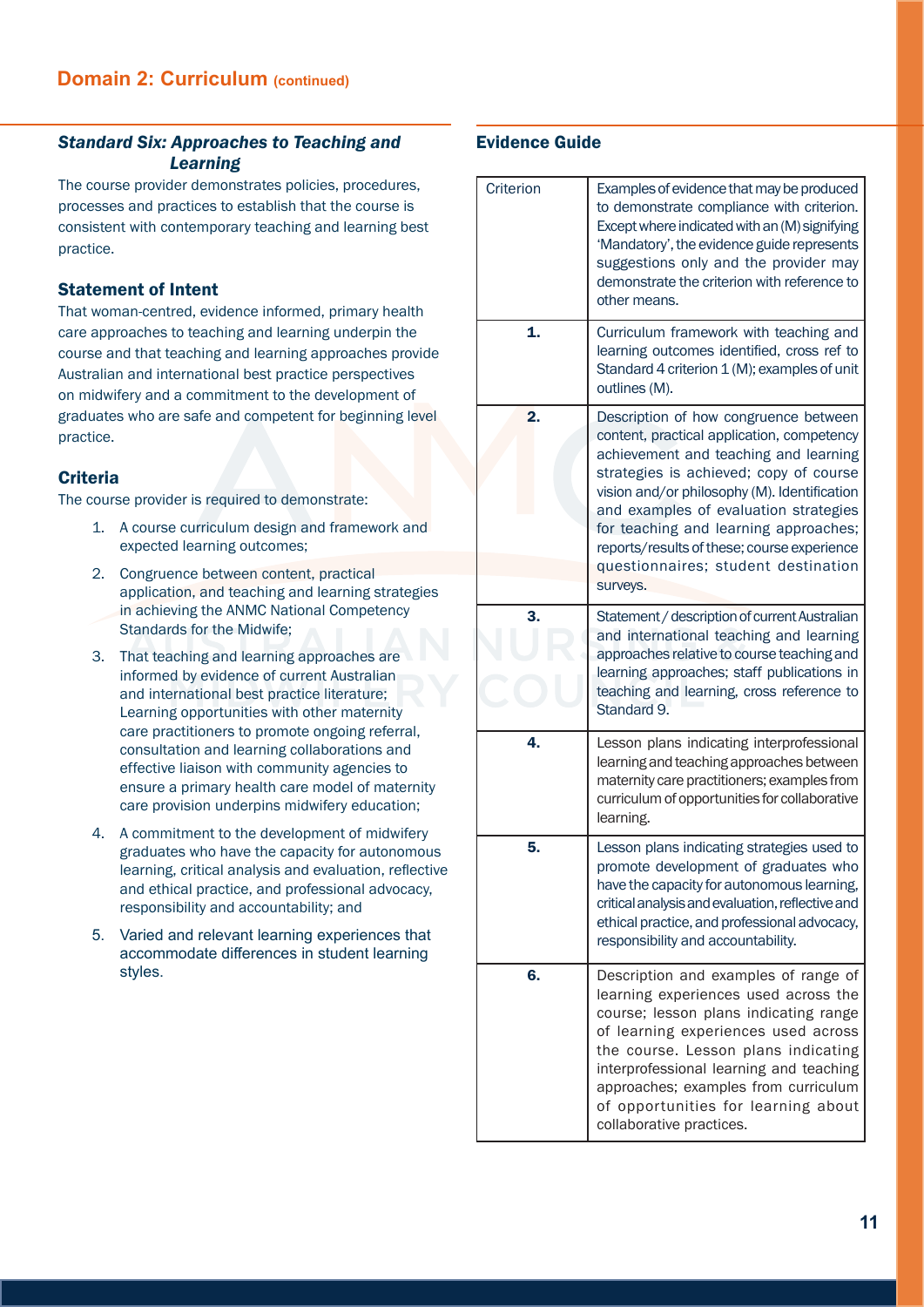#### *Standard Seven: Student Assessment*

The course provider demonstrates policies, procedures, processes and practices to establish that the course incorporates a variety of approaches to assessment that are suited to the nature of the learning experiences and that achieve the ANMC National Competency Standards for the Midwife.

#### Statement of Intent

That assessment is explicitly and comprehensively linked to the attainment of ANMC National Competency Standards for the Midwife, is consistent with best practice assessment approaches and uses diverse assessment techniques.

#### **Criteria**

The course provider is required to demonstrate:

- 1. That graduates have achieved the ANMC National Competency Standards for the Midwife on completion of the course;
- 2. That the variety, complexity and number of assessments are consistent with determining the achievement of the ANMC National Competency Standards for the Midwife;
- 3. A variety of assessment types and tasks across the course;
- 4. A variety of assessment contexts to ensure demonstration of targeted skills leading to competence;
- 5. Final assessment in Australia on professional experience placement to demonstrate competence in the provision of midwifery care;
- 6. Procedural fairness, validity and transparency of assessment;
- 7. That the education provider remains ultimately accountable for assessment of students in relation to their professional experience assessment; and
- 8. That assessments reflect collaborative arrangements between students, midwives, teaching staff and health service providers.

| Criterion    | Examples of evidence that may be produced<br>to demonstrate compliance with criterion.<br>Except where indicated with an (M) signifying<br>'Mandatory', the evidence guide represents<br>suggestions only and the provider may<br>demonstrate the criterion with reference to<br>other means.                                                                                                |
|--------------|----------------------------------------------------------------------------------------------------------------------------------------------------------------------------------------------------------------------------------------------------------------------------------------------------------------------------------------------------------------------------------------------|
| $\mathbf{1}$ | Final statements of students having achieved<br><b>ANMC National Competency Standards for</b><br>the Midwife.                                                                                                                                                                                                                                                                                |
| 2.           | Examples of how competence is being<br>assessed across the curriculum, aligned<br>with mapping of competencies against<br>content as required in standards 4 and 5.                                                                                                                                                                                                                          |
| 3.           | Description / list of range of assessment<br>types used; lesson plans/unit outlines<br>indicating range of assessment types used.<br>Identification and description of formative<br>and summative assessments undertaken in<br>professional experience context; examples<br>of assessments; lesson plans/unit outlines<br>indicating assessments used in professional<br>experience context. |
| 4.           | Description / list of range of assessment<br>contexts used, including those in structured<br>or simulated environments; lesson plans/<br>unit outlines indicating range of assessment<br>contexts used, including those in structured<br>or simulated environments.                                                                                                                          |
| 5.           | Description of arrangements for final<br>assessment to take place on professional<br>experience placement in Australia.                                                                                                                                                                                                                                                                      |
| 6.           | Validation models for assessment;<br>description and justification for chosen<br>assessment tools; policies for dealing<br>with lack of progression, misadventure,<br>grievance; identification of how this is<br>demonstrated within education provider's<br>quality assurance process.                                                                                                     |
| 7.           | Statement acknowledging education<br>provider's accountability for student<br>assessment in the professional experience<br>context.                                                                                                                                                                                                                                                          |
| 8.           | List of collaborative<br>activities/<br>stakeholders involved; description of<br>processes to engage stakeholders.                                                                                                                                                                                                                                                                           |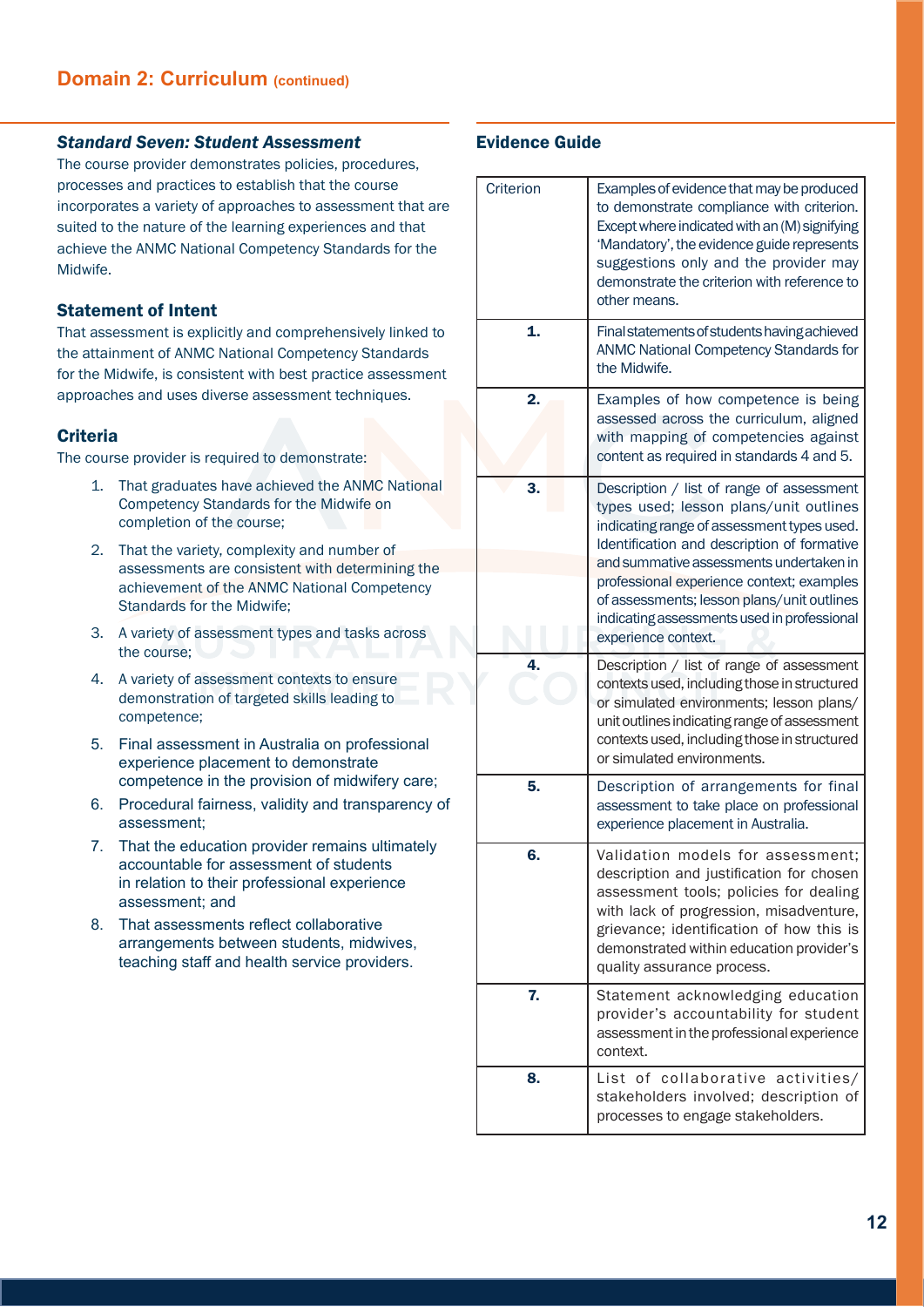#### *Standard Eight: Professional Experience*

The course provider demonstrates policies, procedures, processes and practices to establish that midwifery professional experience provides the learning conditions in which students can achieve the ANMC National Competency Standards for the Midwife.

#### Statement of Intent

That professional experience is conducted in Australia, promotes learning and that the conditions in which it is provided are risk assessed and managed. Professional experience must ensure a woman-centred approach and meet specified minimum requirements.

#### **Criteria**

The course provider is required to demonstrate:

- 1. Professional experience component of the course is delivered in Australia;
- 2. Formal agreements between the education provider and all health service providers where students gain their professional experience;
- 3. Risk assessment of and risk minimisation for all environments where students are placed to gain their professional experience;
- 4. Collaborative approaches to evaluation of student professional experience placements;
- 5. Supervision models for professional experience placement and their relationship to the achievement of learning outcomes;
- 6. Effective and ethical recruitment processes that enable women to participate freely in the continuity of care experiences for students, and enable students to link up readily with women who consent to participate;
- 7. That teaching staff engaged in supporting and/ or assessing students on professional experience placements are experienced in and prepared for the role; and
- 8. That midwives engaged in supporting and/or assessing students on professional experience placements are prepared for and supported in the role.

The course provider is required to demonstrate the inclusion of periods of professional experience in their course to enable students to develop and/or renew the supervised following professional experience requirements, regardless of the length of course:

Note: no mandatory minimum experiences are stipulated, however providers should consider those stipulated in the ANMC (2009) *Standards and Criteria for the Accreditation of Nursing and Midwifery Courses Leading to Registration, Enrolment, Endorsement and Authorisation in Australia (Midwives)* as an indicator of proportionate minimum experiences for a re-entry course. 25% of the requirements mandated in the ANMC (2009) Standards and Criteria should be used by education providers as a guide to developing specifications for a re-entry to practice course.

> *1. Continuity of care experiences*. Specific requirements of *continuity of care experience*s include:

a) enabling students to experience continuity with individual women through pregnancy, labour and birth and the postnatal period, irrespective of the availability of midwifery continuity of care models;

b) contact with individual women that commences in pregnancy and continues in the early weeks following the birth;

c) supervision by a midwife (or in particular circumstances a medical practitioner qualified in obstetrics);

d) consistent, regular and ongoing evaluation of each student's continuity of care experiences;

e) engagement with women during pregnancy and at antenatal visits, labour and birth as well as postnatal visits according to individual circumstances.; and

f) provision by the student of evidence of their engagement with each woman.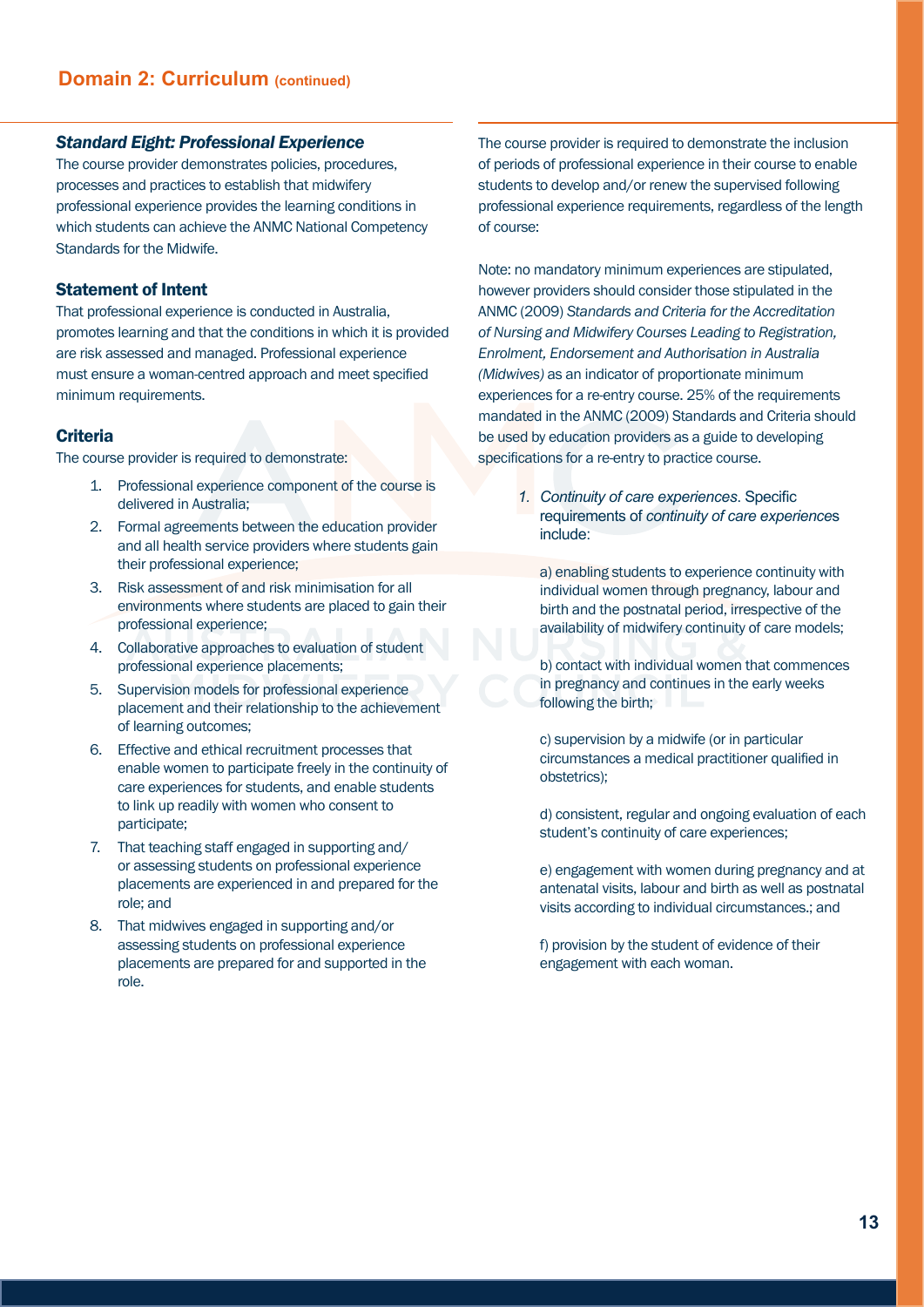#### *Standard Eight: Professional Experience (continued)*

- 2. Attendance at antenatal visits with women, which may include women being followed as part of continuity of care experiences;
- 3. Attendance at postnatal visits with women and their healthy newborn babies, which may include women being followed as part of continuity of care experiences;
- 4. 'Being with' women giving birth, which may include women being followed as part of continuity of care experiences;
- 5. Experience of caring for women with complex needs across pregnancy, labour and birth, and the postnatal period, which may include women the student is following through as part of their continuity of care experiences;
- 6. Experience in the care of babies with special needs;
- 7. Experience in women's health and sexual health (required unless student has previous experience in these areas);
- 8. Experience in medical and surgical care for women; and
- 9. Experience in:

a) antenatal screening investigations and associated counselling;

b) referring, requesting and interpreting results of relevant laboratory tests

c) administering and/or prescribing medicines for midwifery practice\*

d) actual or simulated midwifery emergencies, including maternal and neonatal resuscitation

e) actual or simulated vaginal breech births

f) actual or simulated episiotomy and perineal suturing

g) examination of the newborn baby

h) provision of care in the postnatal period up to 4 to 6 weeks following birth, including breastfeeding support

i) perinatal mental health issues including recognition, response and referral.

\*understanding that midwives cannot prescribe in all jurisdictions

|  | Criterion | Examples of evidence that may be produced<br>to demonstrate compliance with criterion.<br>Except where indicated with an (M) signifying<br>'Mandatory', the evidence guide represents<br>suggestions only and the provider may<br>demonstrate the criterion with reference to<br>other means.                                                                                                                               |
|--|-----------|-----------------------------------------------------------------------------------------------------------------------------------------------------------------------------------------------------------------------------------------------------------------------------------------------------------------------------------------------------------------------------------------------------------------------------|
|  | 1.        | Statement that professional experience<br>component of the course is delivered in<br>Australia (M)                                                                                                                                                                                                                                                                                                                          |
|  | 2.        | Formal agreements, or a sample signed<br>copy of a formal agreement together with<br>a register of agreements (including date<br>when agreements were first developed<br>and when they are due to expire), between<br>the education provider and any health<br>service providers where students gain<br>their professional experience, based on<br>the policies demonstrated in relation to<br>standard 1, criterion 5 (M). |
|  | 3.        | Description/guidelines for parameters<br>of student activity when on professional<br>experience placement, based on the policies<br>demonstrated in relation to standard 1,<br>criterion 6 (M).                                                                                                                                                                                                                             |
|  | 4.        | Post-placement evaluation of students'<br>experience of the professional experience<br>environment for quality improvement<br>purposes                                                                                                                                                                                                                                                                                      |
|  | 5.        | Description and justification of how students<br>are supervised on professional experience<br>placement with reference to how nature/<br>degree of supervision impacts on learning<br>outcomes.                                                                                                                                                                                                                             |
|  | 6.        | Policies regarding ethical recruitment of<br>women; description of processes used to<br>assist students to link with women who<br>consent to participate in continuity of care<br>experiences                                                                                                                                                                                                                               |
|  | 7.        | Outline of preparation programs /<br>resources for staff; policies re minimum<br>experience/qualifications; preparation<br>and development models/resources for<br>assessors.                                                                                                                                                                                                                                               |
|  | 8.        | Outline of preparation programs /<br>resources for midwifes conducting<br>student assessment in the professional<br>experience context; policies re their<br>minimum experience/qualifications.                                                                                                                                                                                                                             |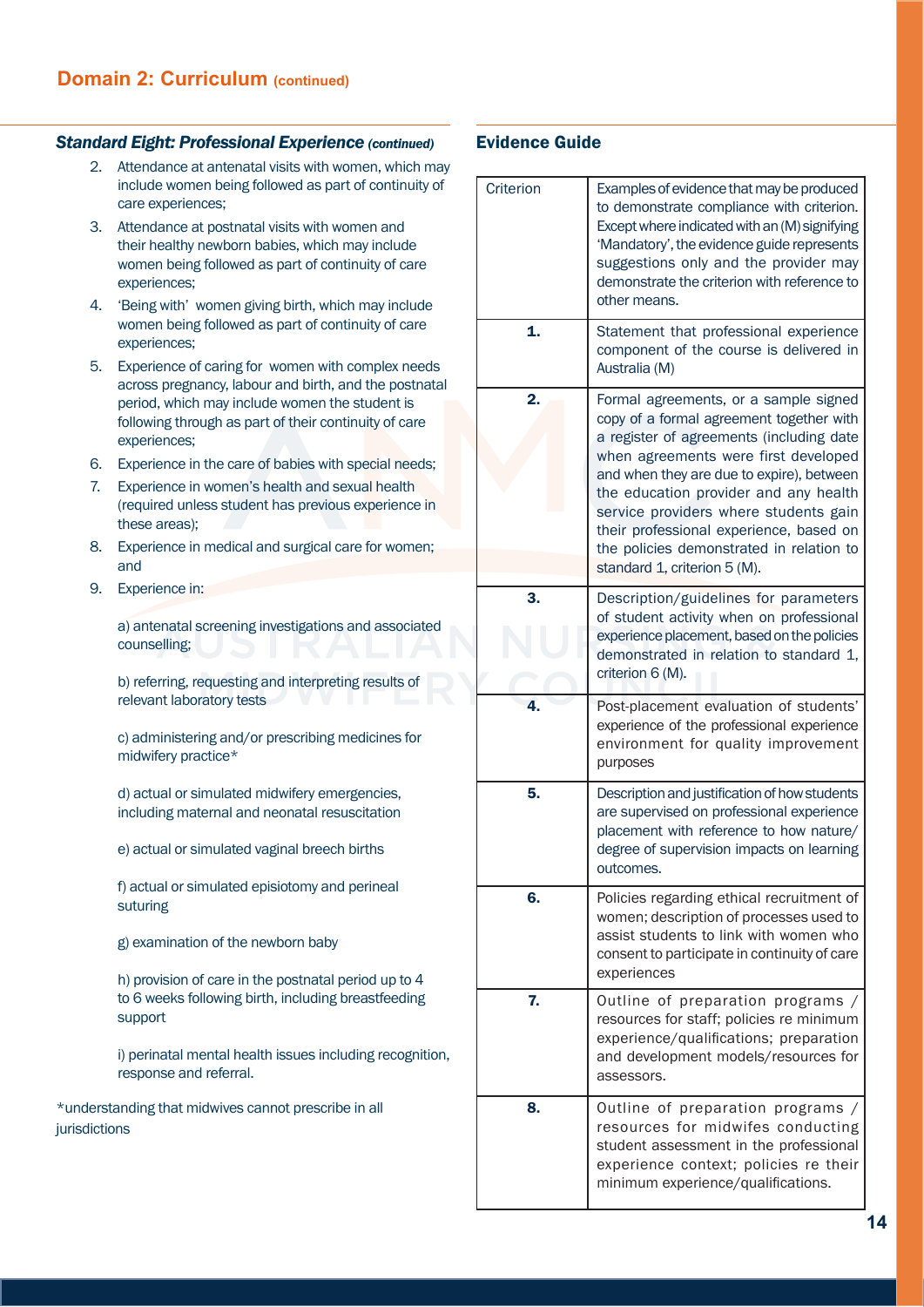# Evidence Guide - Professional Experience **Requirements**

| Criterion | Examples of evidence that may be produced<br>to demonstrate compliance with criterion.<br>Except where indicated with an (M) signifying<br>'Mandatory', the evidence guide represents<br>suggestions only and the provider may<br>demonstrate the criterion with reference to<br>other means.                                                                                                                                                                                                                                            |  |
|-----------|------------------------------------------------------------------------------------------------------------------------------------------------------------------------------------------------------------------------------------------------------------------------------------------------------------------------------------------------------------------------------------------------------------------------------------------------------------------------------------------------------------------------------------------|--|
| 1.        | Description and identification of continuity<br>of care opportunities within the course,<br>including identification of where they meet<br>the requirements established in a)-g), as<br>detailed above. Cross reference to Standard<br>4 criterion 1 where applicable.                                                                                                                                                                                                                                                                   |  |
| 2.        | Description and identification of antenatal<br>opportunities within the course. Cross<br>reference to Standard 4 criterion 1 where<br>applicable.                                                                                                                                                                                                                                                                                                                                                                                        |  |
| 3.        | Description and identification of postnatal<br>opportunities within the course. Cross<br>reference to Standard 4 criterion 1 where<br>applicable.                                                                                                                                                                                                                                                                                                                                                                                        |  |
| 4.        | Description and identification of opportunities<br>within the course for students 'Being with'<br>women giving birth, where:<br>'Being with' a woman refers<br>a)<br>to a woman-centred approach where<br>the midwifery student is directly and<br>actively involved with the woman as she<br>spontaneously gives birth to her baby<br>vaginally and inclusive of the student<br>attending to third stage and facilitating initial<br>mother and baby interaction; and<br>Cross reference to Standard 4 criterion 1<br>where applicable. |  |

| 5. | Description and identification of opportunities<br>within the course for students to experience<br>caring for women with complex needs, as per<br>the criterion. Cross reference to Standard 4<br>criterion 1 where applicable. |
|----|---------------------------------------------------------------------------------------------------------------------------------------------------------------------------------------------------------------------------------|
| 6. | Description and identification of opportunities<br>within the course for students to experience<br>caring for babies with special needs. Cross<br>reference to Standard 4 criterion 1 where<br>applicable.                      |
| 7. | Description and identification of opportunities<br>within the course for students to experience<br>women's health and sexual health. Cross<br>reference to Standard 4 criterion 1 where<br>applicable.                          |
| 8. | Description and identification of opportunities<br>within the course for students to experience<br>medical and surgical care for women and<br>babies. Cross reference to Standard 4<br>criterion 1 where applicable.            |
| 9. | Description and identification of opportunities<br>within the course for students to experience<br>the requirements listed a)-i). Cross reference<br>to Standard 4 criterion 1 where applicable.                                |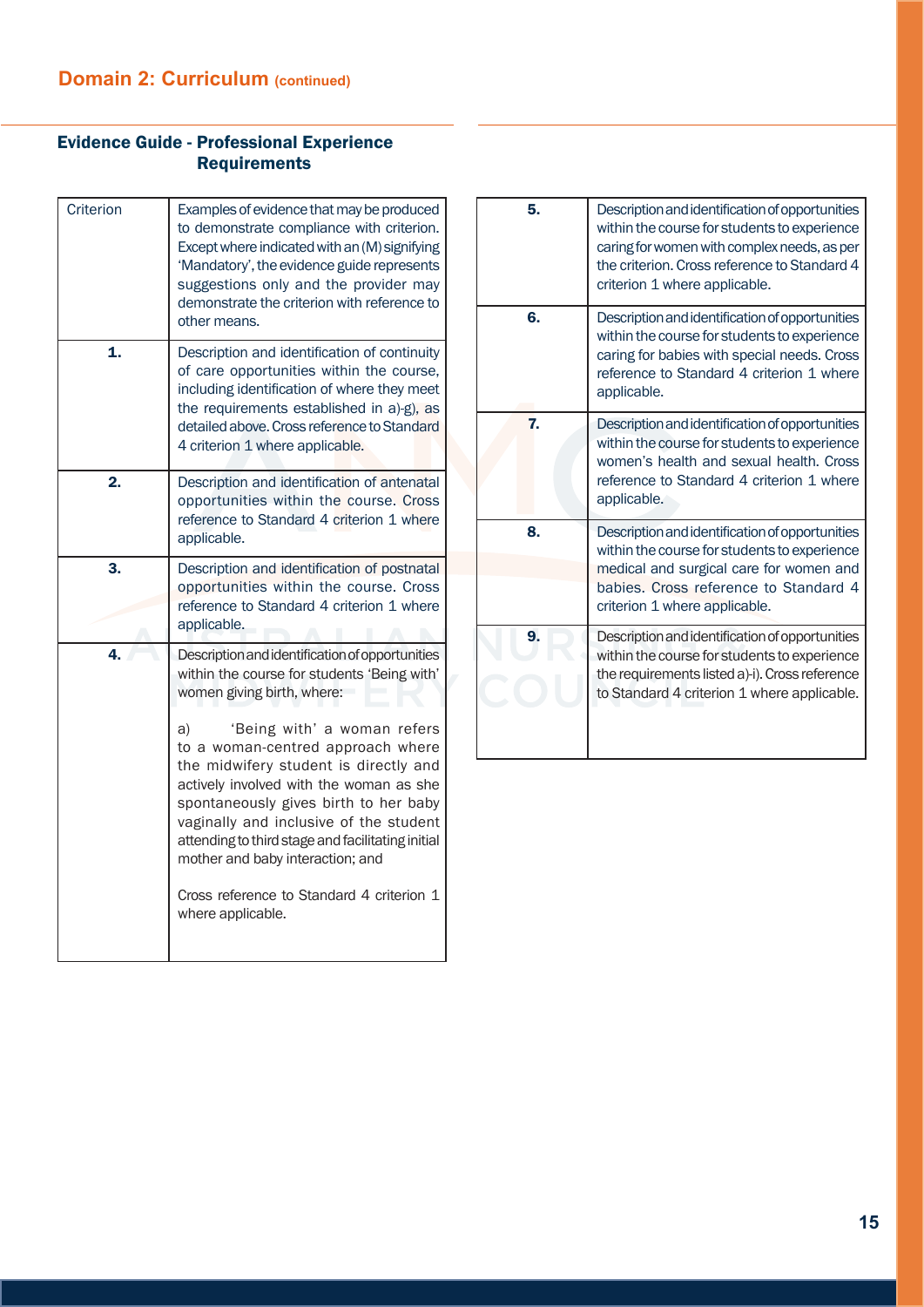# *Standard Nine: Research*

The course provider demonstrates policies, procedures, processes and practices to establish that graduates are educated in midwifery inquiry and that the contribution of the teaching staff to the course is informed by research and scholarship.

# Statement of Intent

That students are exposed to, and their learning informed by, current research and that they develop the skills themselves to undertake research, apply it to their practice and share it with the women with whom they work.

# **Criteria**

The course provider is required to demonstrate that midwifery teaching staff:

- 1. Use current research in teaching and learning;
- 2. Are actively engaged in research and scholarship and with course development and delivery;
- 3. Introduce to midwifery students and/or assist them to renew skills in midwifery inquiry, which includes evidence-based practice; and
- 4. Introduce to students and/or assist them to renew an understanding of the ethics of research and applying research to practice.

| Criterion        | Examples of evidence that may be produced<br>to demonstrate compliance with criterion.<br>Except where indicated with an (M) signifying<br>'Mandatory', the evidence guide represents<br>suggestions only and the provider may<br>demonstrate the criterion with reference to<br>other means. |
|------------------|-----------------------------------------------------------------------------------------------------------------------------------------------------------------------------------------------------------------------------------------------------------------------------------------------|
| 1.               | Description of current research relative to<br>course teaching and learning approaches;<br>description of processes of course<br>development committees                                                                                                                                       |
| $\overline{2}$ . | List of staff research activities, including<br>publications (cross ref std 6 criterion 3, and<br>any involvement in curriculum development<br>committees; teaching portfolios.                                                                                                               |
| 3.               | Lesson plans / unit outlines identifiying<br>content focused on/related to midwifery<br>inquiry across the course.                                                                                                                                                                            |
| 4.               | Lesson plans / unit outlines identifiying<br>content focused on/related to the ethics and<br>application of research across the course                                                                                                                                                        |
|                  |                                                                                                                                                                                                                                                                                               |